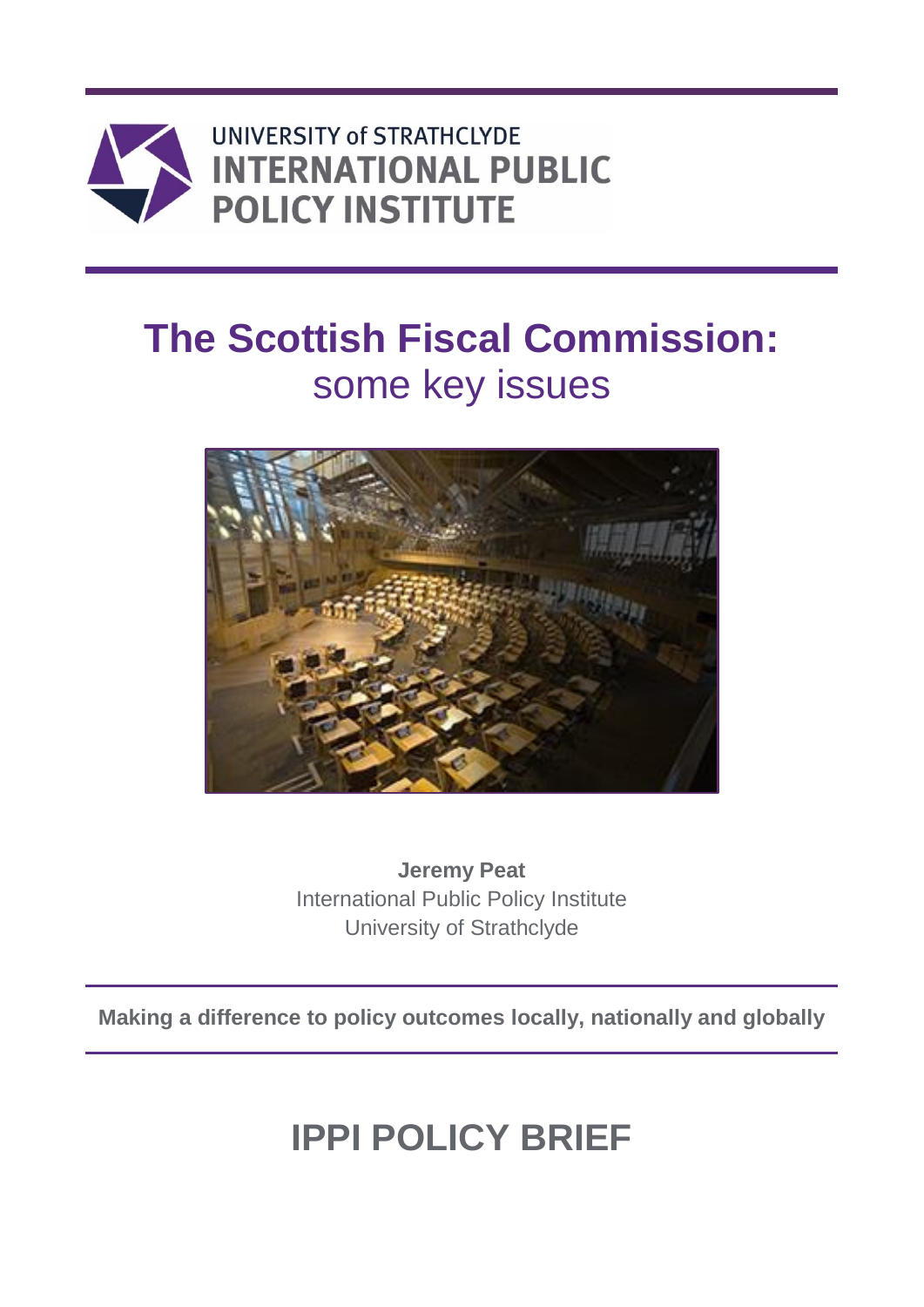**Jeremy Peat** is a Fellow of the Royal Society of Edinburgh and was a member of an RSE group which drafted evidence to the Scottish Parliament Finance Committee regarding their enquiries into a Scottish Fiscal Commission. He also gave evidence to that committee on behalf of the RSE. **However, this brief is written in a personal capacity and should not be seen as necessarily reflecting the views of the RSE, or the International Public Policy Institute (IPPI) at the University of Strathclyde, where he is a Visiting Professor.**

© University of Strathclyde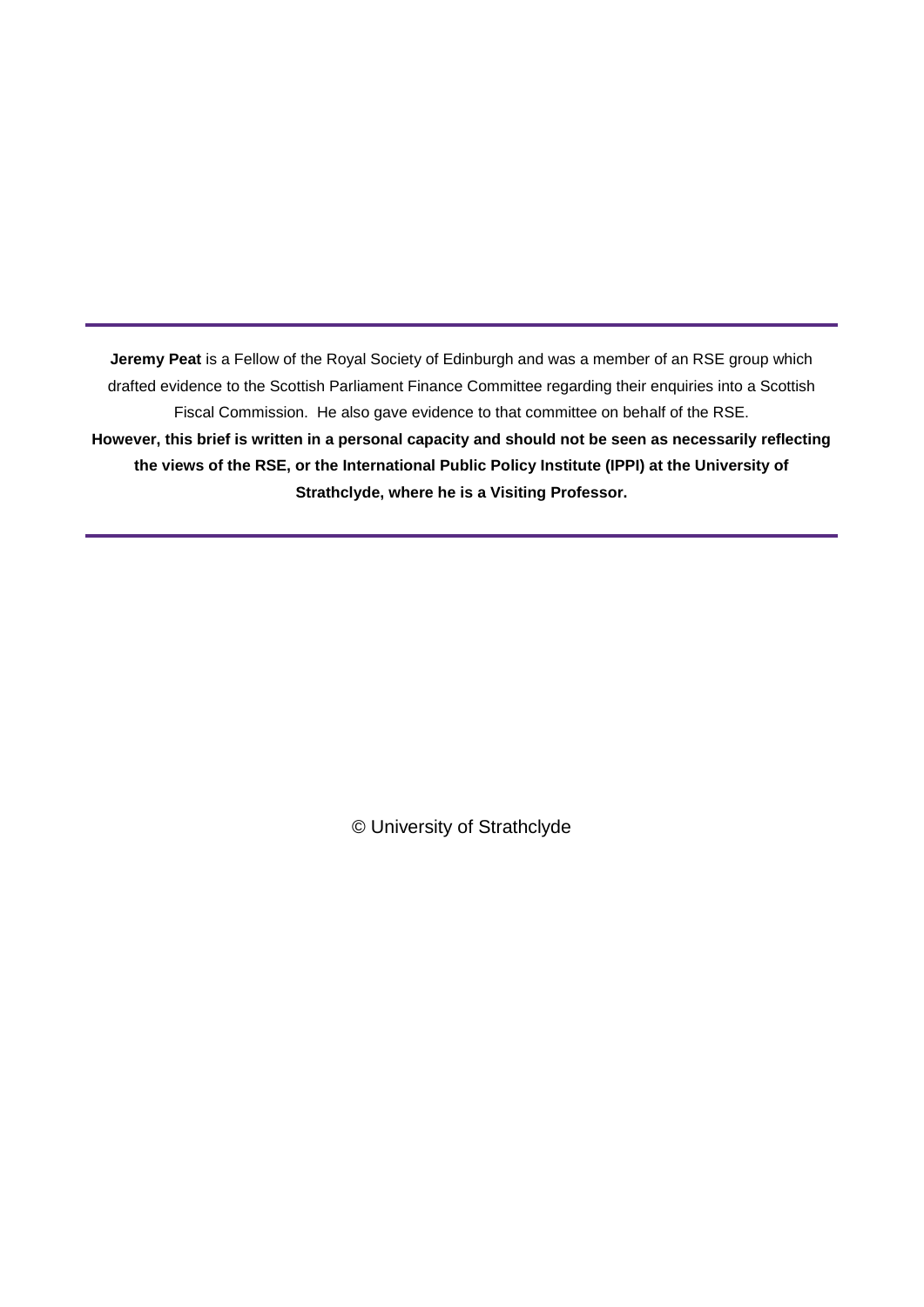# **The Scottish Fiscal Commission:** some key issues

Jeremy Peat<sup>1</sup>

**As the extent of devolution to Scotland of fiscal matters increases, so too does the requirement for objective, informed, transparent and independent analysis of and commentary on the Scottish Government's fiscal analysis and plans. The breadth, and quite possibly the depth, of this input will be required to expand as fiscal devolution continues. Some of this commentary should come from independent 'think tank' bodies, along the lines of the Institute for Fiscal Studies in the UK. The further development of bodies of this type in Scotland is to be encouraged. However, some of the input should come from a more official body, established by, but necessarily at a lengthy arm's length from, the Scottish Government, namely the new, proposed Scottish Fiscal Commission.**

# **1. Introduction**

The UK has its Office for Budget Responsibility (OBR) with remarkable powers – even to the extent that the OBR produces the macro-economic and fiscal forecasts which the Chancellor of the Exchequer must use to underpin his Budgets<sup>2</sup>. Scotland requires and is in the process of formalising the establishment<sup>3</sup> of an equivalent body, to be called the Scottish Fiscal Commission (SFC), which should be suitable for Scotland's emerging needs as devolution evolves. Initially, this will involve forecasting specific revenue streams from devolved taxes, etc.; but over time this role should, and I believe inevitably will, be extended to include issues related to the accuracy of overall fiscal forecasting and the sustainability of the public finances.<sup>4</sup>

Over the past two or three years, the Scottish Government has been working to establish the SFC, initially on a non-statutory basis and now via legislation which is being prepared and a

**.** 

<sup>1</sup> . I am grateful for comments on an earlier draft from Professors Peter McGregor and Kim Swales of Strathclyde University. They too provided a submission to the Finance Committee and Peter McGregor also gave oral evidence alongside me. I am also grateful to William Hardie, Policy Officer at the Royal Society of Edinburgh (RSE), for all the most valuable briefing provided on this topic and for his comments on an earlier draft.

<sup>&</sup>lt;sup>2</sup> In fact, some fiscal bodies around the world have even greater powers – for example to consider and analyse alternative policies.

<sup>&</sup>lt;sup>3</sup> The SFC has existed on a non-statutory basis since June 2014.

<sup>&</sup>lt;sup>4</sup> A recent spate of commentary on prospective adjustments to the manner in which the block grant will be calculated following implementation of the Smith Commission proposals has indicated that such analysis could be critical to a devolved Scotland's economic prospects. See 'Adjusting Scotland's Block Grant for new Tax and Welfare Powers: Assessing the Options' by David Bell, David Eiser an[d David Phillips;](http://www.ifs.org.uk/people/profile/283) an IFS paper.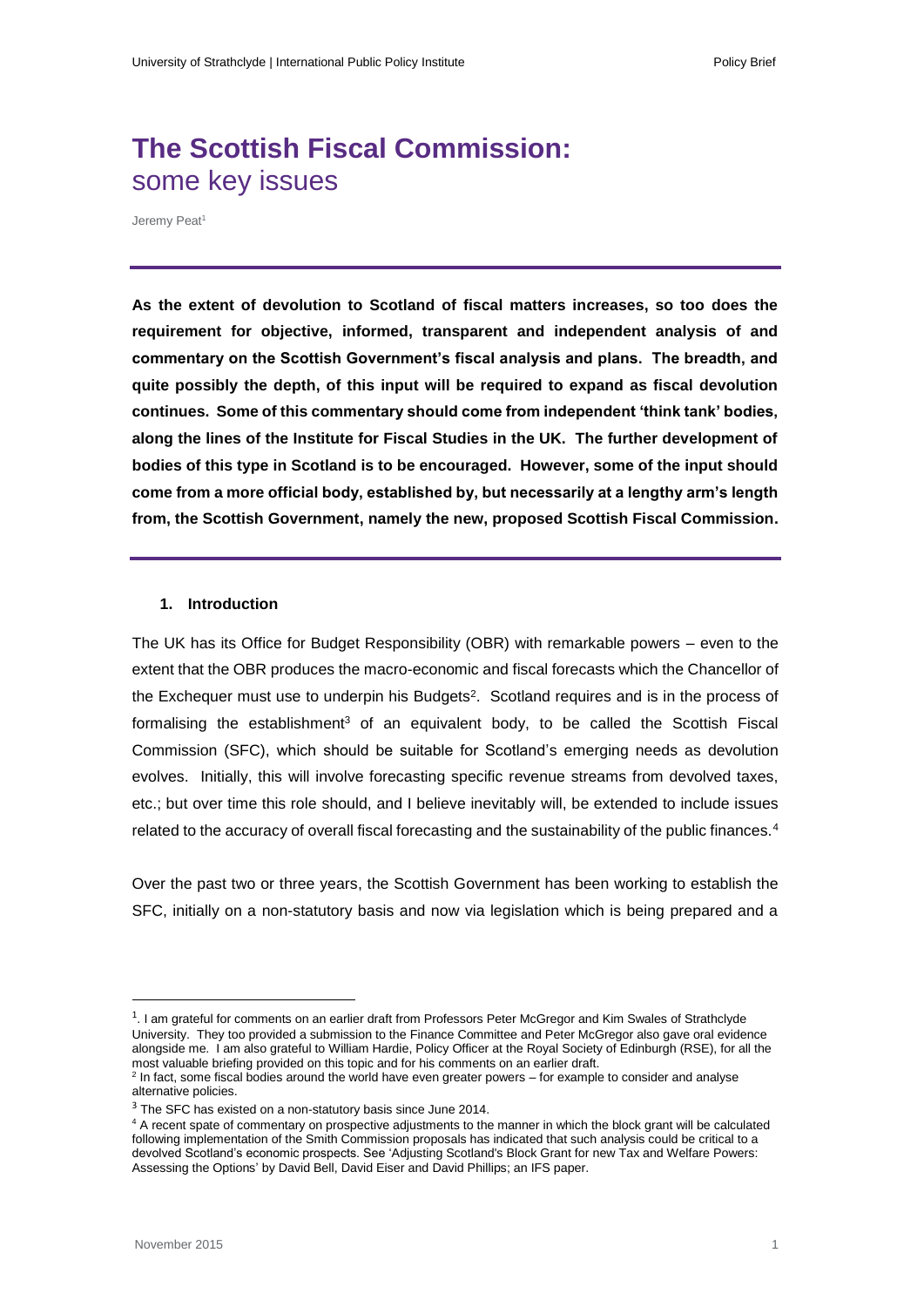draft of which was the subject of the latest Scottish Parliament Finance Committee consultation.<sup>5</sup>

The earlier proposals from the Scottish Government were subject to significant criticism on, *inter alia*, the grounds of:

- 1. Limited independence of the Commission
- 2. Inadequate resourcing of the Commission
- 3. Unduly constrained scope for the Commission's proposed activities

The draft legislation goes some way to responding to some of these criticisms. However, in my opinion, the enhancements made thus far are still not fully adequate and further significant changes are required if the SFC is to be fit for purpose, both in the immediate future and thereafter as the Smith Commission findings are implemented and fiscal devolution of substance continues to take place. In short, the SFC needs to be 'future-proofed'.

A strong and fiercely independent Commission is essential as part of an appropriate economic governance framework for a devolved Scotland. In this context the Finance Committee of the Scottish Parliament is to be praised for its continuing robust examination of the Government's proposals and willingness to seek and take full account of informed commentary.<sup>6</sup>

This IPPI Policy Brief considers the present state of play on these key aspects of independence, resourcing and scope of remit and suggests the appropriate way forward for the final legislation and the SFC to be formally instituted in 2016.

# **2. Independence**

One non-negotiable requirement for any fiscal commission is that it must be wholly independent from the Government whose analysis and forecasts it is examining and critiquing. One concern about the SFC as initially constituted, i.e. in advance of the current planned legislation, was that two of its original three members were also members of the Scottish First Minister's Council of Economic Advisers. The risk of conflict of interest here should have been plain to all. In the event, the two individuals (appropriately) stood down from the Council, but this instance

**.** 

<sup>&</sup>lt;sup>5</sup> Finance Committee consideration of the Scottish Fiscal Commission (Scotland) Bill

<http://www.scottish.parliament.uk/parliamentarybusiness/CurrentCommittees/93009.aspx>

 $6$  Two commentaries meriting attention are by Ian Lienart, an independent consultant, and SPICE, the Information centre at the Scottish Parliament. The Lienart report, published on October 25<sup>th</sup> 2015, was specifically commissioned by the Finance Committee to consider evidence on fiscal commissions from around the world and draw out implications for Scotland. The SPICE report by Ross Burnside is shorter and more accessible but containing most valuable and pertinent briefing.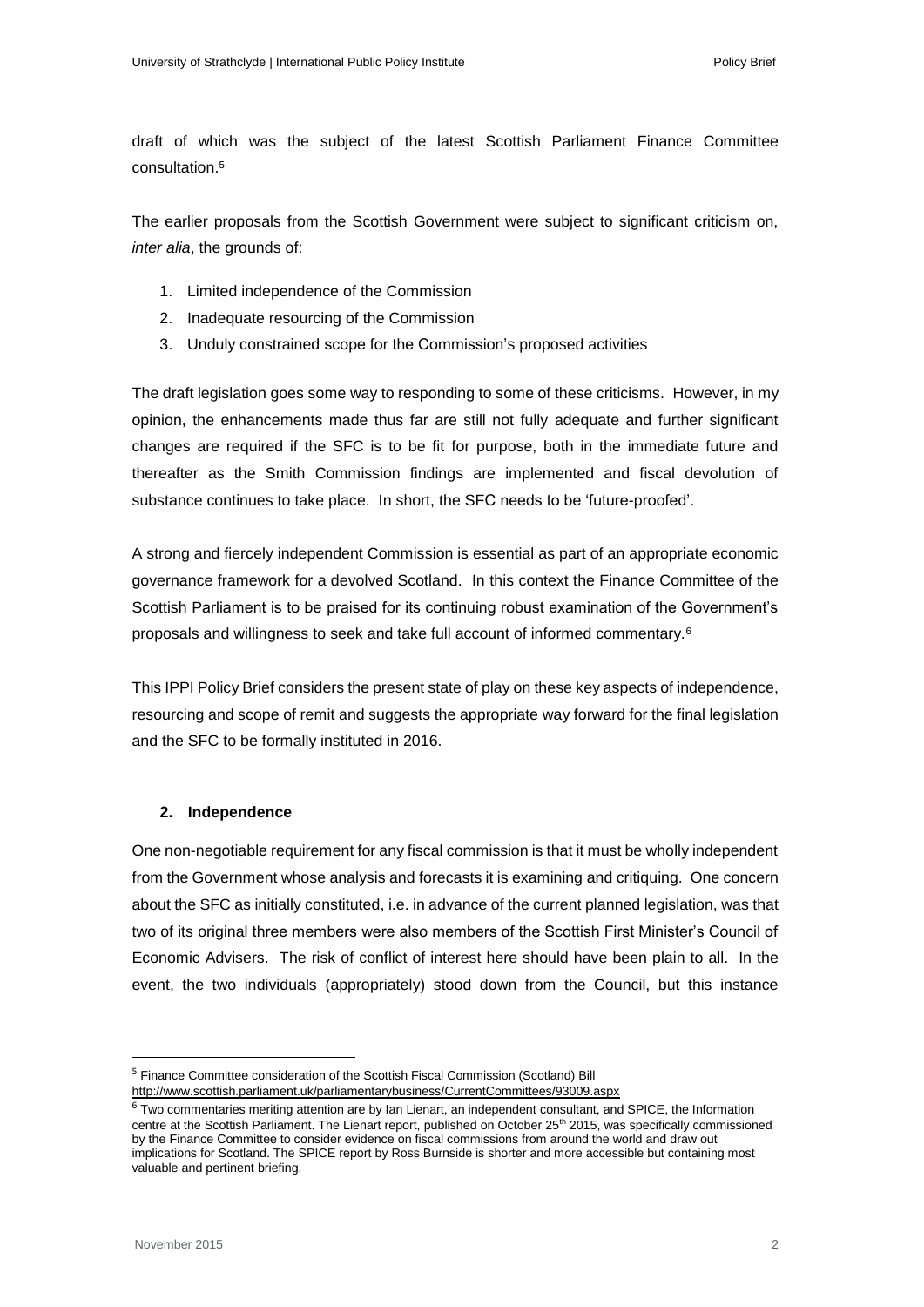exemplifies the need both for independence and the perception of independence from all quarters.

In the original legislative proposals the SFC was charged, *inter alia*, with undertaking such further work as the Government may 'from time to time require'. Again, that was clearly inappropriate. The Commission must not be constrained to areas of work decreed by *Government* but should have the right to undertake, within the confines of its remit, such work as *it* deems appropriate. The Government should have no power of veto. Of course we should expect close working relations at a technical level $\vec{r}$ ; so that both SFC and Government should understand and generally agree where further work is required. But the final decision has to be for the Commission. It is encouraging that the proposed requirement to prepare additional reports only as required by Ministers has now been dropped.

One further welcome change is that the SFC is to be charged with preparing annual reports to lay before Parliament. That is the correct reporting line and the concept of annual reports, as proposed in earlier commentary by, for example, the Royal Society of Edinburgh (RSE), is important to underscore both independence and transparency. The only limitation on transparency should relate to any truly confidential data. I would add that for true transparency, such reports, indeed all SFC output, should be not only published but accessible and comprehensible. Their work has to be of the highest technical standard, but that should not mean that their findings are not accessible to all interested readers.

However, further changes to safeguard independence are still required. For example the terms of appointments of members should be included in legislation rather than being left to Ministerial discretion. Further, it should be stated that individuals may not be, at one and the same time, members of the Council of Economic Advisers and the SFC. The appointment process should be transparent, with the Parliament's Finance Committee's approval of appointments being required.

One final point of relevance to independence also relates to the activities of the SFC. It has been proposed in the draft legislation that the SFC should comment on the forecasting work of the Scottish Government, providing comments as these forecasts are being prepared. As stated in the draft Bill's policy memorandum: - "the remit enables the Commission to exert significant influence over the forecasts which underpin the Scottish draft Budget".

**.** 

<sup>7</sup> For example I welcome the suggestion by Dr Angus Armstrong and Dr Katerina Lisenkova of the NIESR, in their submission to the Finance Committee for a group to be established akin to the Fiscal Liaison Group involving the OBR and HM treasury at the UK level.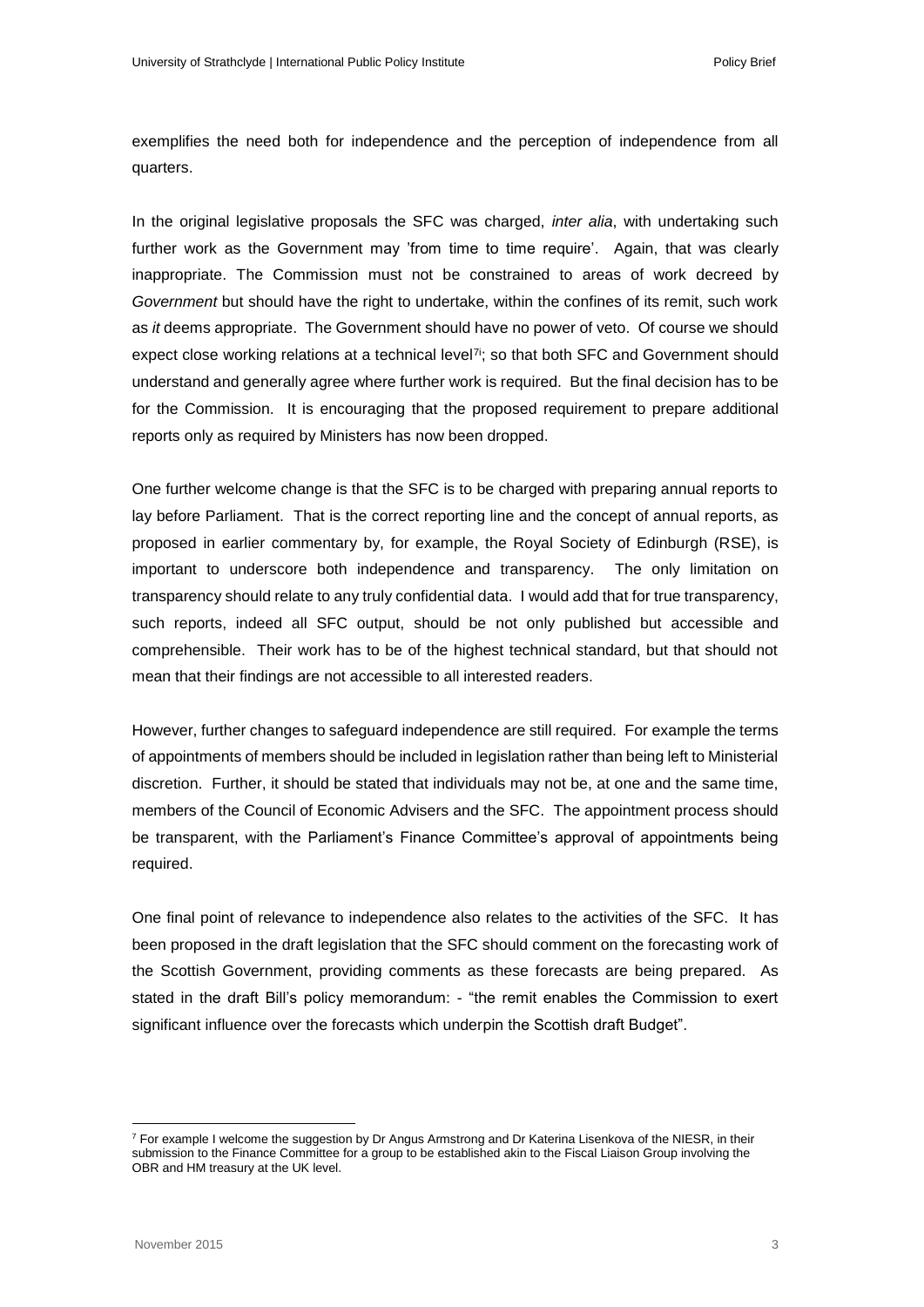This influence should not come via close involvement internally with the Government's actual forecasting. Such engagement could easily pose problems, as it would be difficult for a Commission that has worked closely with Government on the latter's forecasts to then feel open to criticise the forecasts as and when these are finalised. I discuss below the view that the SFC should have the right to prepare its own forecasts and hence be well placed to criticise Government's forecasts post publication.

## **3. Resourcing**

As originally established, the annual budget of the Commission was to be £20,000. This was wholly inadequate. Under the draft legislation the annual budget rises to £860,000. Taking account of the Lienart Report (see footnote 5), this sum should be sufficient to permit the appointment, at an appropriate rate of pay, of a close to full time chair and two further part time members, also to be paid, with suitable support staff. The combination of Commissioners and support staff should have the required skill sets to undertake the analytical and other work of the Commission. It is not essential that all should be from Scotland and certainly some external experience would be of value to the Commission's work. And the use of secondees may make sense, especially initially.

At times, external inputs for particular pieces of work may need to be bought in, from the Commission's budget. To date, premises have been provided by the University of Glasgow, but funding should be sufficient to permit the Commission to acquire other premises if it so determined was appropriate.

Generally the funding appears to be both fully 'guaranteed' for the medium-term and not subject to the whim of Government. It also appears adequate to permit it to perform the required tasks, at least in the early years.<sup>8</sup>

The SFC should also be permitted full access to all data and other information required, whether this comes from UK or Scottish sources. This should mean Memoranda of Understanding with a number of agencies and this necessity should be included in the legislation. Data availability is effectively a part of the required resourcing of any Fiscal Commission. Again, as pointed out by the RSE and other commentators, there may be a need for Scottish economic and financial data to be enhanced to permit SFC and others to perform their functions effectively. The SFC would be well placed to advise on required data improvements and additions.

<sup>1</sup> <sup>8</sup> This is also the conclusion of Ian Lienart in his report for the Finance Committee referred to above.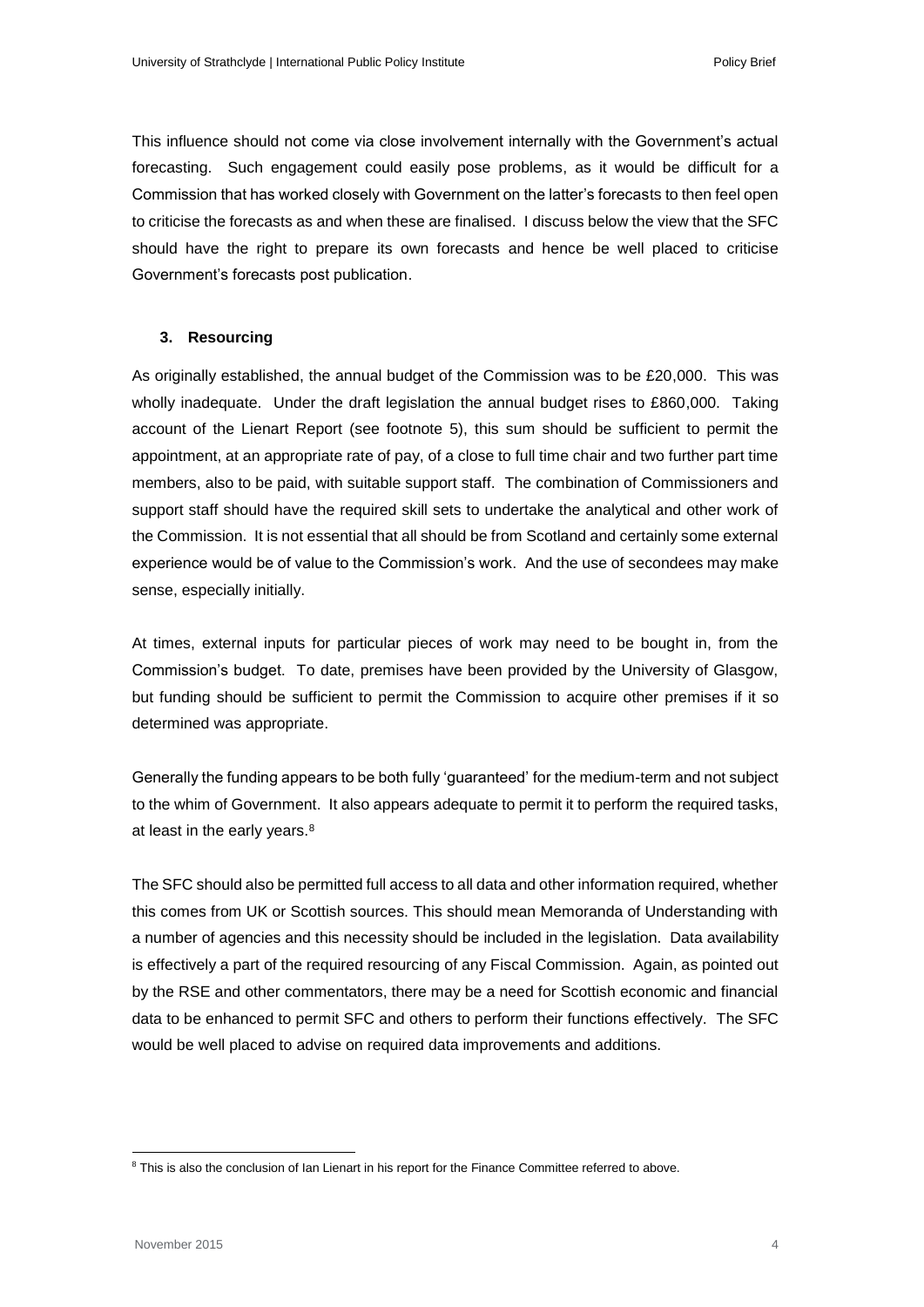#### **4. Scope of activities**

At the end of section 2 above, I referred to the view that the SFC should have the right to develop its own forecasts. This view is shared by most professional economists (including Professor McGregor and Dr Armstrong who were on a panel with me being questioned by the Finance Committee) but to date this has not been the view of the Scottish Government. To quote from the RSE submission: - "In line with the Finance Committee's recommendation, the RSE is firmly of the view that the SFC should be capable of producing its own independent fiscal forecasts in assessing the Scottish Government's fiscal projections." As noted during the evidence session, it is during 'hands on' forecasting work that a strong understanding of the key factors to which forecasts are sensitive becomes apparent.

To many the ultimate preference is that, as with the OBR, the SFC should produce the forecasts which are then required to be used by the Government in their budgetary work. This does not appear to be likely to be agreed *at this stage*. However, as confidence in the ability and objectivity of the SFC is established it may well be feasible to take this further step towards enhancing the role of the SFC and hence the credibility of the Government's fiscal plans, etc.

I also agree with the conclusion from the RSE and others that the SFC should be tasked with: "…. assessing the performance of the Scottish Government against its fiscal targets and an assessment of the long-term sustainability of the public finances." This would require the Government to develop medium-term budgetary analysis and encourage a move away from excessive emphasis on the short-term. The SFC could also add value by examining the consequences of alternative fiscal stances.

At the evidence session with the Finance Committee, two other interesting points were raised. A member of the Committee noted that the SFC was not, as matters stood, charged with forecasting revenues from either Business Rates or Council Tax. At first blush, this appears to be an anomaly and inclusion of these items should be seriously considered. Then Dr Armstrong noted that the SFC could also assess the cost-efficiency of different means by which Government could, in due course, raise funds from external sources. Again, I agree and accept that Scottish Government borrowing is likely to be extended as devolution progresses.

Finally on this topic, the role of the SFC should be, so far as feasible, 'future-proofed' by allowing for extension of its role as elements of the Smith Commission recommendations are implemented and when further fiscal devolution is considered and potentially implemented. The requirement for a strong SFC will grow over time and the SFC should be encouraged, under initial legislation, to grow in line with that requirement to internationally recognised levels of expertise, independence and transparency (as noted above).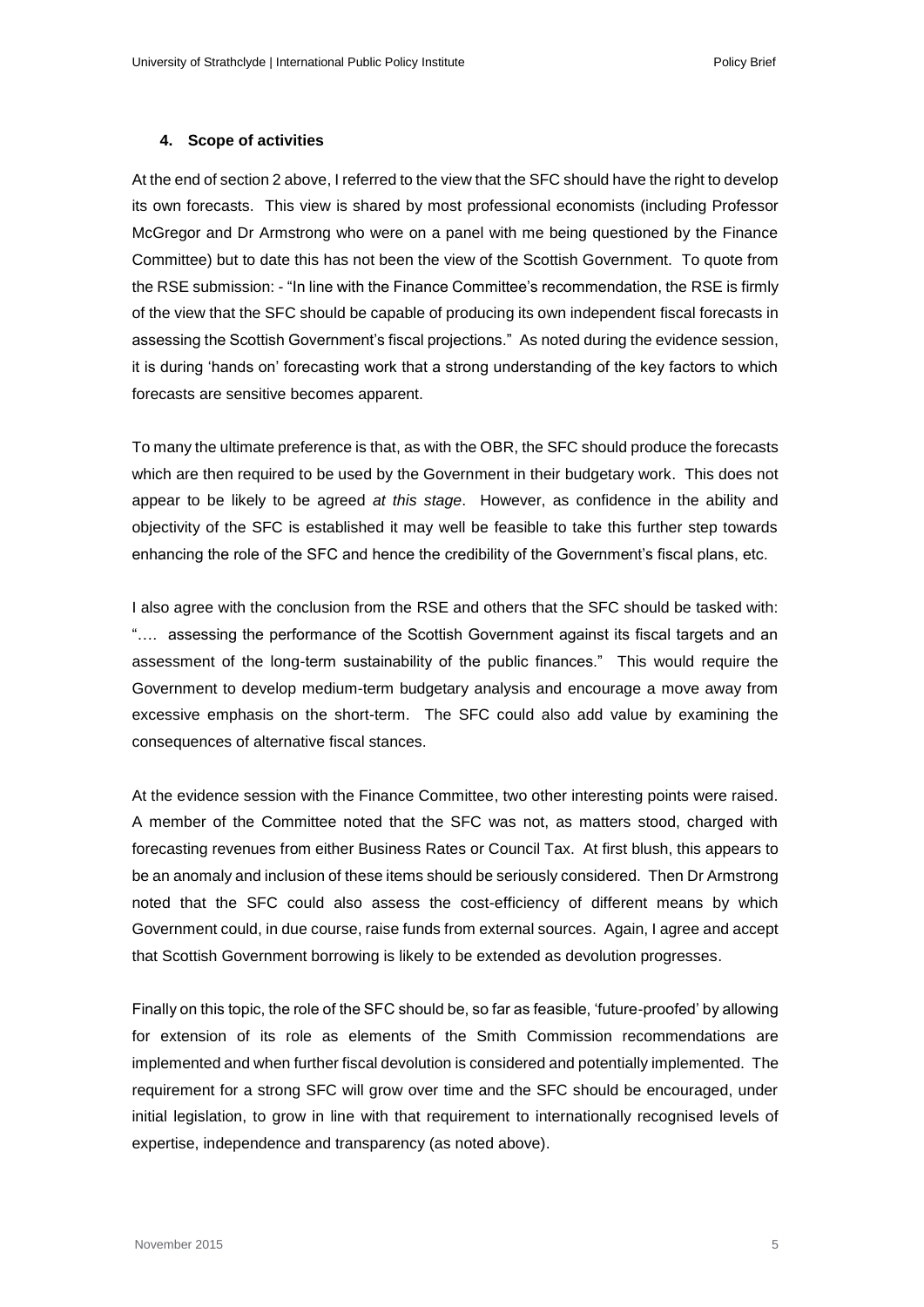# **5. Some conclusions**

My firm expectation is that the Holyrood Finance Committee will continue to comment fully and rigorously on the proposals for a Scottish Fiscal Commission and will focus on its independence (*primus inter pares*), resourcing and scope of remit. It is important that objective and informed commentators also continue to watch developments and to press for an appropriate legal basis for the SFC and then for the new body to be established in sound shape.

At the same time, I very much hope that the capacity for independent analysis on the Scottish fiscal front can also be increased, to sit alongside the SFC and to work towards being as professional and as influential as the Institute for Fiscal Studies – but in a form suited to Scotland.<sup>9</sup>

Scottish economic and financial devolution can prove to be greatly to the advantage of our economy and economic welfare. However, checks and balances are essential within the governance framework and a strong SFC should be top of the list of essentials.

**.** 

1

 $9$ : Perhaps I should stress that the body or bodies I am encouraging should be Scotland-based rather than offshoots of a UK institution.